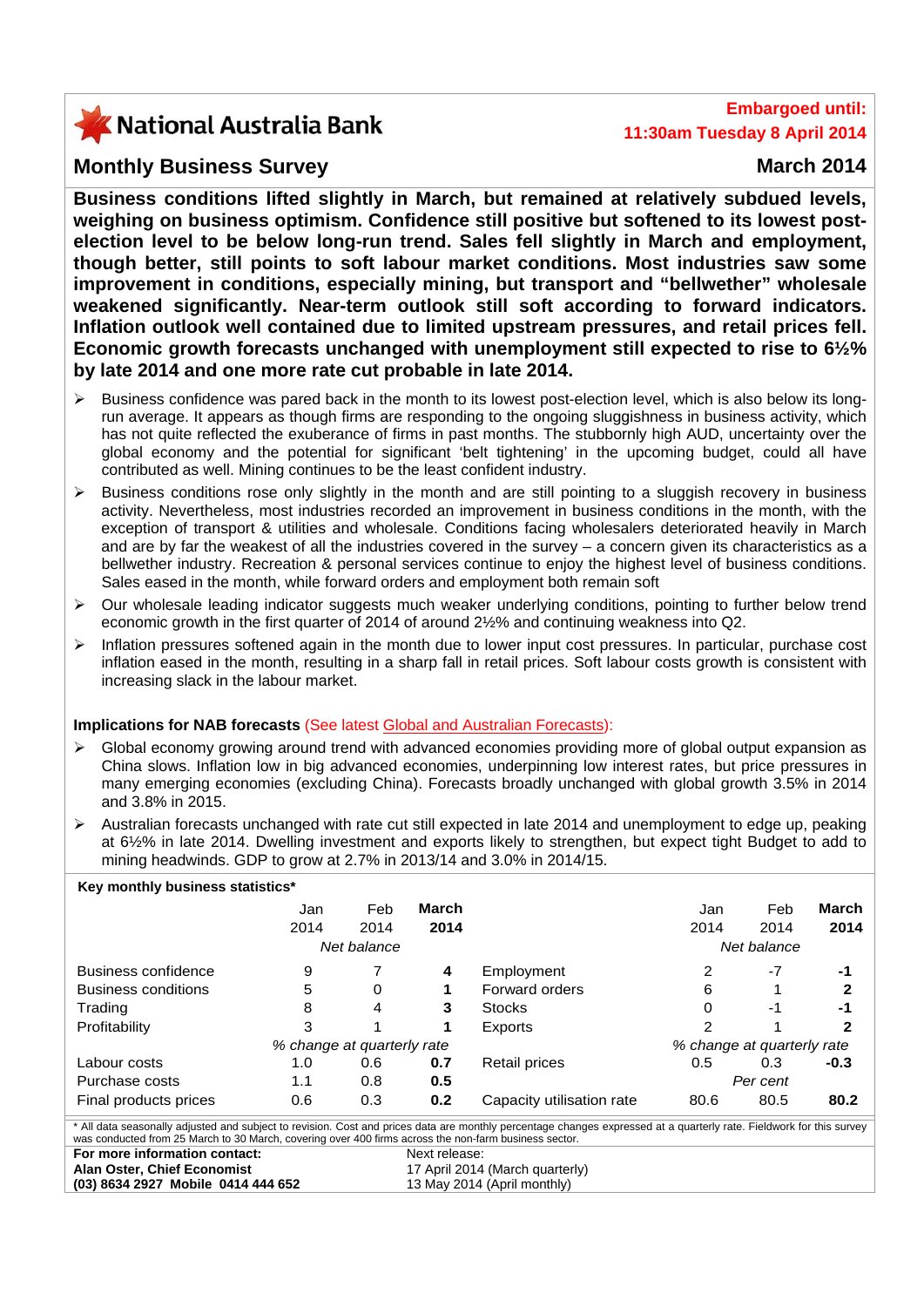# **Analysis**

**Business conditions** rose modestly in the month, but remain well below the near 3 year highs recorded recently. This outcome is consistent with expectations of a relatively modest recovery in business activity and a return to trend growth in the economy. Looking through some of the volatility in late 2013/early 2014, trend business conditions have improved since mid last year as lower interest rates and AUD helped to support activity, but have given up some of these gains recently. The employment component of the survey continues to support our expectation of a relatively jobless recovery – somewhat contrary to the strong employment growth recorded in February – which is likely to weigh on the consumer sensitive sectors of the economy. Despite further pullback in confidence, business conditions still lag well behind confidence, rising 1 point to +1 index point in the month – below the long run average of the series (+5 since 1997). Services sectors have been the major standout performers, but the biggest improvement this month came from mining. The largest deteriorations were recorded in wholesale and transport & utilities, both down 10 points, while finance/ property/ business was the only other industry to record a fall, down 1 point. Near-term indicators suggest little improvement over coming months, with forward orders still soft, while firms continue to de-stock. Capacity utilisation suggests there is still significant slack in the economy.

**Business confidence** eased off again in the month to be below long-run trend and its weakest level post election. Confidence declined by 3 points to +4 index points. Despite showing resilience in previous months, confidence appears to be gradually responding to volatile (and presently weak) business conditions. Soft forward orders and headwinds from weak business investment and a deteriorating labour market also suggest that this trend may continue over coming months. There are, however, a handful of bright spots emerging, particularly in services, construction, and

## *Conditions stabilise at low level*

**Business conditions (net balance)**



*Average of the indexes of trading conditions, profitability and employment.*

#### *Confidence eased further*



*Excluding normal seasonal changes, how do you expect the business conditions facing your industry in the next month to change?*

(surprisingly) retail. Confidence is now positive for most industries, including wholesale (a bellwether industry), although mining is still deeply negative – significant given the importance of mining to the Australian economy.

**Business conditions by industry.** The moderate rise in conditions was driven by improvements across a number of industries, although mining recorded the largest improvement (up 14 points) – somewhat at odds with softer commodity prices and poor levels of confidence for the industry. Manufacturing (up 2 points), construction (up 2 points) and retail (up 1 point) also improved in the month, although the level of conditions still remains soft, particularly for manufacturing and construction. Wholesale and transport & utilities both recorded the largest fall in conditions (both down 10 points), while finance/ property/ business recorded a modest fall (down 1 point) as well. Conditions are still highest in some of the services sectors – with consumers more prepared to spend on services (especially those considered non discretionary). Recreation & personal services are highest (+12 index points), followed by mining (+5 index points), and finance/ property/ business services (+1 index points). Conditions remain very poor and deteriorating in wholesale (-25 index points), which points to ongoing weakness in the broader economy. Transport & utilities and manufacturing are also very weak (-10 and -7 index points respectively).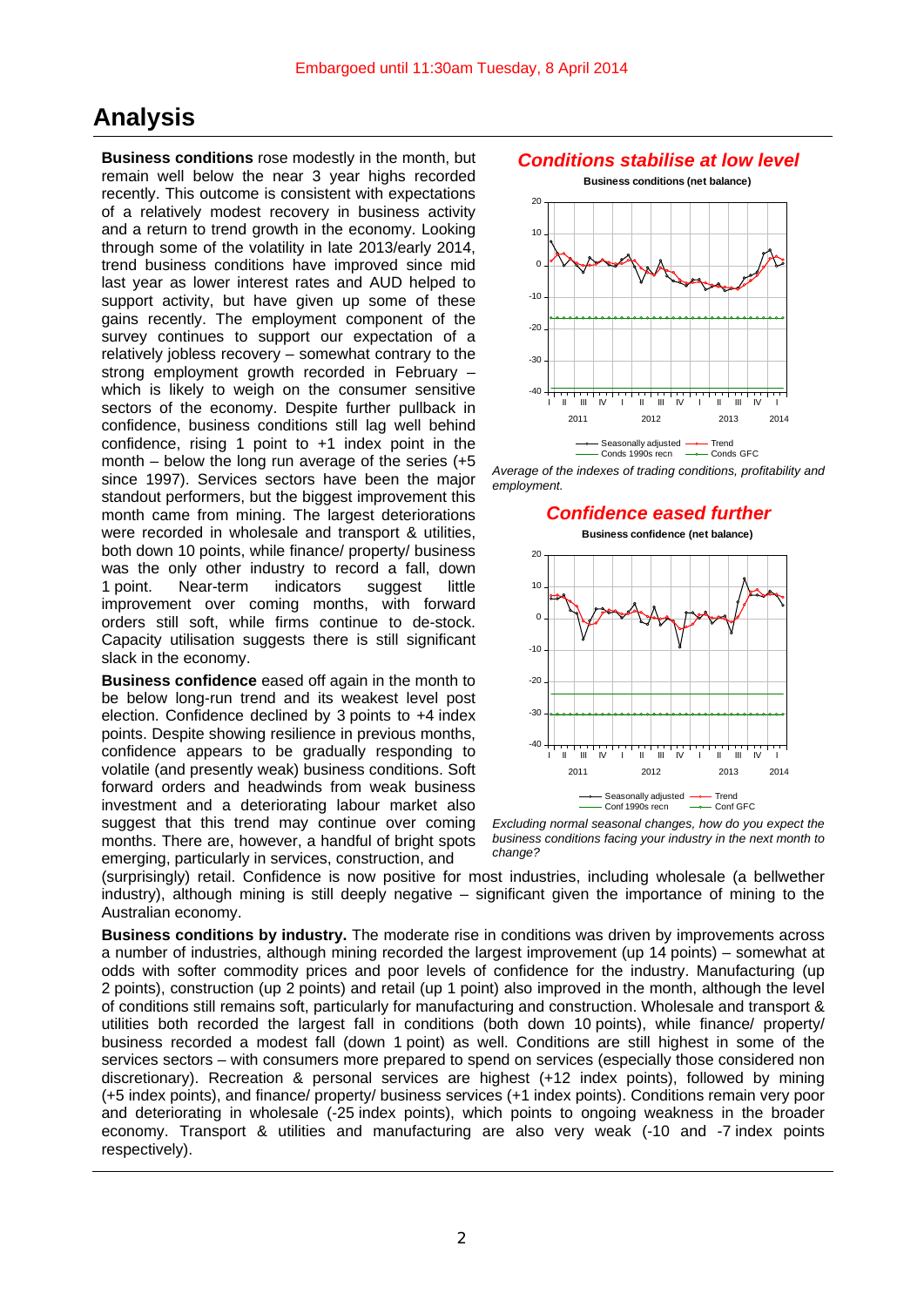# **Analysis (cont.)**

**Business conditions by state.** Business conditions were mixed across the mainland states in the month. NSW and Victoria were the only states to record an increase (up 4 points and 3 points respectively), while conditions in WA remained unchanged. Queensland and South Australia both recorded weaker conditions. Business conditions in Queensland continue to be the weakest of the mainland states, dropping 2 points to -5 index points in March; drought conditions, retail headwinds and flow-on effects from the softer mining sector, kept it the worst performing state. Following a sharp deterioration in conditions in SA, Victoria is now the best performing mainland state followed by NSW – a reflection of improving construction activity and higher industry concentration in services.

**Business confidence by industry.** Total business confidence was down 3 points in the month, with a number of industries recording a decline. The largest falls were in mining (down 12 points) and finance/ property/ business (down 11 points). Other industries to record a decline included wholesale (down 3), manufacturing (down 2), retail and recreation & personal services (both down 1 point). The retail sector appears to have lost some steam following the strongest holiday trading period for a number of years. Soft labour market conditions – and muted wages growth – are likely to be an ongoing headwind to the industry, particularly for discretionary spending. In contrast, transport & utilities and construction were the only industries to record a (modest) increase in business confidence (up 3 points and 2 points respectively). The improvement in construction is a reflection of the low interest rate environment, which has fed into higher real estate transactions and strong increases in property prices (particularly in NSW and Victoria). On balance, confidence remains positive in most industries, but mining is the main exception and is extremely downbeat (-21 index points), which is consistent with lower commodity prices and the transitional phase of the mining boom that is underway.

**Business confidence by state.** Confidence remains positive (or neutral) in all mainland states, despite falls in the month for all states except NSW (up 2); WA (down 9), Victoria (down 6), Queensland (down 5) and SA (down 2). Despite the weak business conditions facing Queensland firms, the state is reporting the second highest degree of confidence of the mainland states in levels terms (+4 index points), behind NSW (+8 index points). Firms are least confident in WA (0).

The **forward orders** index rose slightly in the month, but is still well down on the January peak and is pointing to very little impetus for conditions to improve over the coming months. By industry, solid increases were recorded in construction (up 20 points), wholesale (up 14 points) and personal & recreation services (up 12 points). Manufacturing (down 19 points) recorded the largest decline. Unsurprisingly, forward orders were highest in construction (+21 index points), reflecting the significant ramping up of building approvals since late last year. Mining is still the weakest despite the improvement in the month, while manufacturing is almost as soft (-11). **Capacity utilisation** eased slightly in March (from 80.5% to 80.2%), although this is still well up on last years lows. Current readings for capacity utilisation are still below the long run averages for all industries except recreation & personal services, although the degree of slack varies across industries. Transport & utilities capacity utilisation is furthest below long run averages, followed by manufacturing and mining – both of which are major drivers of business capex and suggest very little impetus for additional spending.

In the month, capacity utilisation fell for transport & utilities (down 2 ppts), manufacturing (down 0.8 ppts), wholesale (down 0.5 ppts), retail (down 0.4 ppts), recreation & personal services (down 0.4 ppts) and finance/ property/ business services (down 0.2 ppts). These were only partly offset by increases in mining (up 5.1 ppts) as well as construction (up 1.2 ppts). Following the months decline, utilisation in manufacturing is just 75%, the weakest across the industries, while transport & utilities has the largest deviation below long-run average. Utilisation is highest in finance/ property/ business (83%).

The **stocks** index – also a good indicator of current demand – remained unchanged at a net balance of -1, indicating that the de-stocking cycle continued in the month – although the index has been volatile. Wholesale recorded the most notable change, down 14 points to -21 index points.

The **capital expenditure** index fell by 2 points to +1 index points, although this is not as much of a decline as recent falls in business investment might suggest. A surprising increase in capex by the mining sector (up 8), as well as more moderate increases in other sectors, was more than offset by declines in manufacturing (down 11), retail (down 6) and finance/ property/ business services (down 5). In levels terms, capital expenditure was highest in recreation & personal services (+12) and mining (+9), followed by transport & utilities (+7). Capex is muted across most of the other industries, but wholesale and construction are especially weak (at -8 and -6 index points respectively). The capex series is quite volatile and under represents mining investment, but overall remains at relatively subdued levels.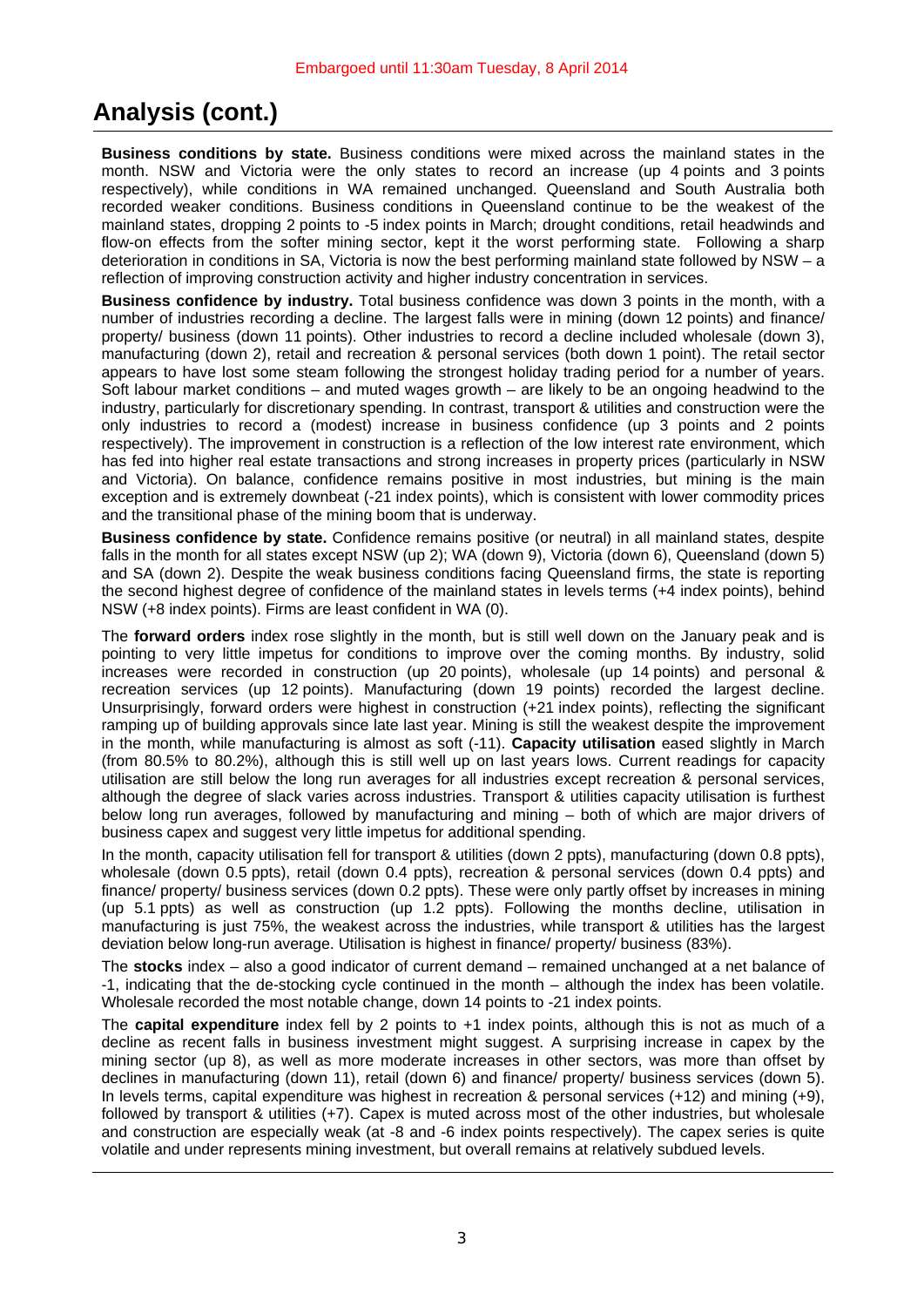# **Analysis (cont.)**

Our model of 6-monthly annualised demand growth, using forward orders as a predictor, has been suggesting stronger growth in recent quarters than the national accounts, although following recent revisions, actual growth overshot the model in Q3 2013. In Q4, actual growth dropped to 1.4%, compared to the model's prediction of 3¼%. If we apply trend forward orders for March to our model for Q1, it still implies that demand growth will strengthen to around  $3\frac{1}{2}\%$  – well above our forecast.

Based on business conditions for the December quarter, the survey implies 6-month annualised GDP growth of around 3% in Q4, close to the actual growth rate in the national accounts. Based on business conditions from the March survey, our model implies GDP growth will be around 3% in Q1, also a little above our forecast. However, applying business conditions for the quarter derived from our 'wholesale leading indicator' (see below) implies weaker growth in Q1 at  $2\frac{1}{2}\%$  – in line with our forecast.

Elsewhere in the survey, cash flow (not seasonally adjusted) was strongest in recreation & personal services, and weakest in construction and retail.

**Labour costs** growth (a wages bill measure) lifted slightly in March, but wage pressures continue to be relatively subdued relative to previous years. The rise in March reflected higher labour cost pressures in most industries; mining and services industries recorded the largest increases (each up 0.4 ppts). Transport & utilities (down 0.7 ppts) and wholesale (down 0.5 ppts) were the only industries to record softer labour cost growth. Labour cost inflation is highest for rec & personal services (1.4%) and softest in mining and wholesale (-0.1%).

**Purchase cost** growth eased (down 0.3 ppts) to 0.5% in March (at a quarterly rate), its softest rate in over a year – possibly reflecting recent strength in the AUD. Purchase costs fell across most industries, with the largest falls in transport & utilities (down 1.3 ppts) and retail (down 0.9 ppts). Purchase costs growth was strongest in wholesale (1.4%, at a quarterly rate) and manufacturing (1%), while purchase costs pressures remain weakest for mining (-1%), transport & utilities (- 0.5%) and construction (-0.4%).

**Final product price** growth softened modestly in March (down 0.3 ppts), suggesting that consumer price are unlikely to be a pressing consideration for the RBA in the near term. The deceleration in final price inflation last month unwound all of the upward momentum in prices seen over 2013, which had helped to stem the deterioration in margins. At 0.2% (quarterly rate), price inflation is below the series average of 0.5%. Across industries, the mining sector is continuing to experience price deflation (-0.5%), while prices growth ranges from -0.3% (retail) to 1% (wholesale) for the other industries.

#### *Implies demand growth a little above trend*



## *GDP growth to rise to trend Q1*

Business conditions (change & level) as an indicator of GDP (6-monthly annualised)



## *Prices growth sharply lower, partly assisted by softer purchasing costs*



*Based on respondent estimates of changes in labour costs and product. Retail prices are based on retail sector product price estimates.*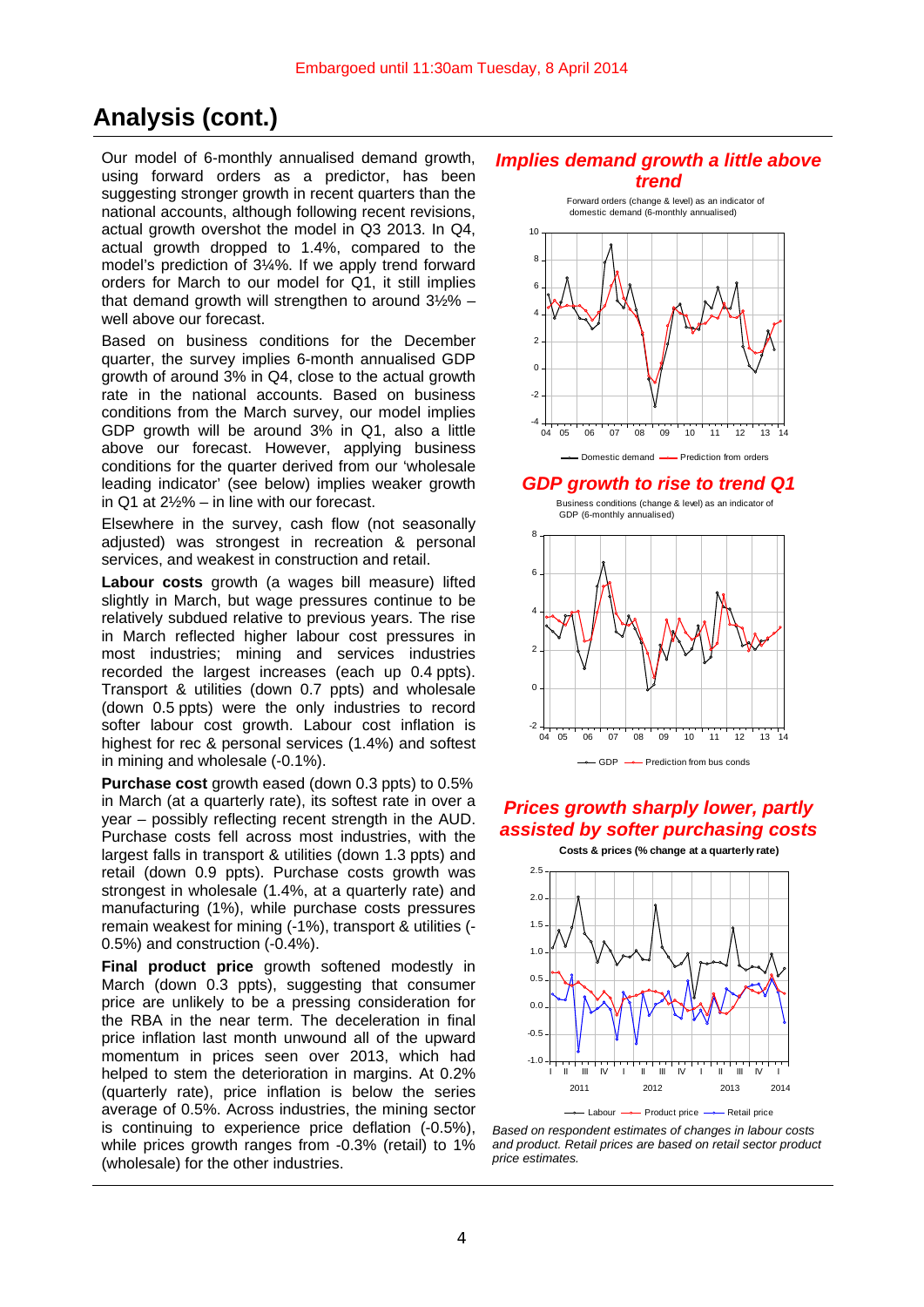## **Current business conditions**

The business conditions index rose slightly in March (up 1) to +1 point, but is still well below the recent peak (+5 index points in January). In response to the much more moderate level of business activity, confidence fell again in the month helping to reduce the divergence seen since the Federal election late last year. Although there have been pockets of improvement in the economy, a more broad based pick up is needed to sustain current confidence levels. Current conditions suggest that domestic demand growth is at or below trend; the long run average for conditions is zero since 1989 (+5 for just the monthly series since 1997). Current conditions are consistent with our view for a deteriorating labour market and sub-trend growth.

### **Trading, profitability and employment**

The rise in business conditions reflected a pick-up in employment (still at soft levels). Both trading and profitability eased again. The employment component has been volatile, but the trend appears to be one of gradual improvement (or lesser deterioration), although still consistent with a soft labour market. In contrast, the trend improvement in trading conditions and profitability appears to have reversed.

### *Trading and profits down; employment up, but still soft*

**All components of business conditions (net bal., s.a.)**



*Net balance of respondents who regard last month's trading / profitability / employment performance as good.* 

There was a further backtrack in **trading conditions**,

driven by transport & utilities (down 17), wholesale (down 8), construction and retail (both down 5) and recreation & personal services (down 2). In contrast, mining recorded an improvement (up 15). In levels terms, trading is strongest in recreation & personal services (+17) and weakest in wholesale (-20).

The rise in **employment conditions** in February, rising 6 points to -1 index points, was a continuation of the trend improvement seen since mid last year. Nevertheless, this level is still consistent with rising levels of unemployment and the transition to less labour-intensive mining operations (yet to be offset by labour demand elsewhere). Surprisingly, the improvement was driven by a large jump in mining (up 35) and smaller increases against most other industries. Fine/ prop/ bus was the only industry to record a (slight) decline, down 1. Employment is mixed across industries; wholesale remains weakest at -17 index points, while mining (+16 points) and rec & pers services (+5 points) are now strongest.

Consistent with the dip in trading conditions, **profitability** also dropped slightly, but was flat after rounding (at +1 points). Largest falls came from wholesale (down 22) and trans & util (down 20). Manufacturing recorded the biggest gain (up 7). In levels terms, profitability remains soft across a number of industries, but Rec & pers services has outperformed (+14), while wholesale is very poor (-33).



*Net balance of respondents reporting trading performance / profitability / employment as good or very good (rather than poor or very poor).*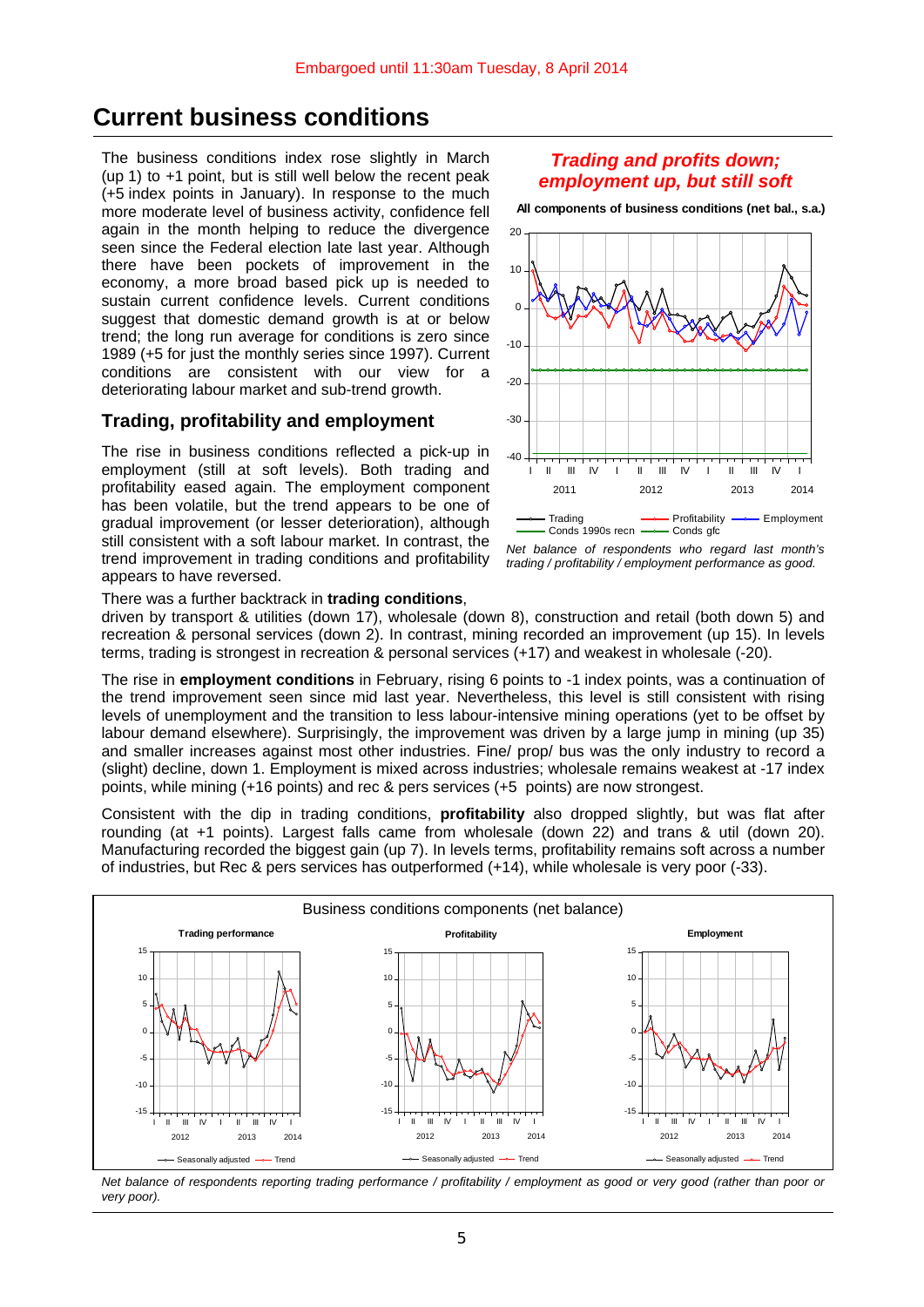# **Current business conditions (cont.)**

## **Wholesale: Signalling softer domestic economy than conditions suggest**

The weakness in wholesaling that has persisted for the best part of 3½ years continued into 2014. While conditions have been volatile in recent months, wholesale trend conditions remained weak, at -18 points in March.

Based on historical relationships, wholesale conditions appear to be a reasonably good predictor of overall business conditions – certainly there is strong statistical evidence of a leading relationship (Granger causality). However, there has been a noticeable divergence in recent months as business conditions improved. Our analysis suggests that if wholesale conditions revert to trend over coming months, overall business conditions could be expected to remain soft, averaging -5 index points in the next 6-months. That in turn suggests an economy still running well below trend.

The forward orders index rose slightly (up 1 point) in March. At +2 points, the index is now slightly above the series long-run average of zero points since 1989, but still suggests only a moderate recovery.

The rise in orders reflected increases in construction (up 20), wholesale (up 14), recreation & personal services (up 12), mining (up 7) and fin/ prop/ bus (up 4). This was only partly offset by a decline in manufacturing (down 19), retail and transport & utilities (both down 7). Orders remain very weak for mining (-15 points), followed by manufacturing (-11) and trans & util (-5). The orders index is currently strongest for construction (+21).

*Net balance of respondents with more orders from customers last month.*

Capacity utilisation was down in March (80.2% from 80.5%), dipping to a 3-month low. Utilisation has been below the monthly survey average of 81.1% (since 1997) since 2012 and is also marginally under the long-run average of 80.4% (since 1989). This month's outcome reflected a fall across most industries, particularly transport & utilities (down 2), which has more than offset a solid pick up in mining (up 5.1 ppts), and a more moderate rise in construction (up 1.2 ppts). Manufacturing capacity utilisation remains very low (75%). Utilised capacity was highest in finance/ property/ business (83%).

*Full capacity is the maximum desirable level of output using existing capital equipment.* 

## *Wholesale activity points to much weaker (GFC level) conditions*



*Indicator = f(business conditions\_wsl, business conditions\_wsl(-1 to -4), const.)* 

## **Forward orders** *Trend orders close to 4-year high*



## **Capacity utilisation** *Capacity usage varies across industry*

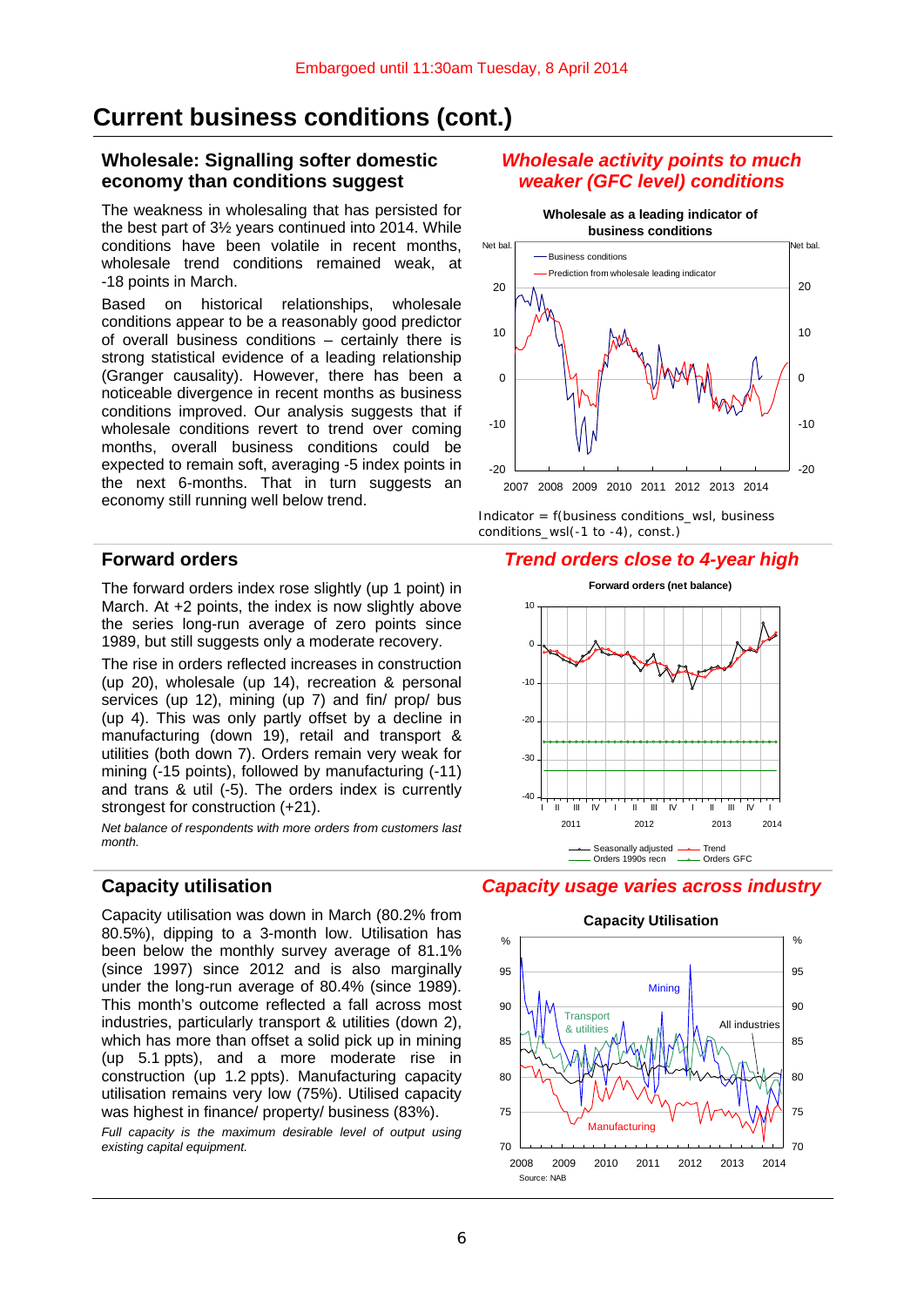# **More details on business activity**

## *Firms continue to de-stock. Reflects soft orders?*



*Exports reach a new post-GFC high Range of conditions widened* 



## *Capex positive, but easing; varies across industries*





**Monthly Business Conditions by Industry** Net balance, deviation from industry average since 1989

#### *Decline in borrowing conditions in last 3 months, but demand for credit rose*



**Borrowing conditions (% of firms)**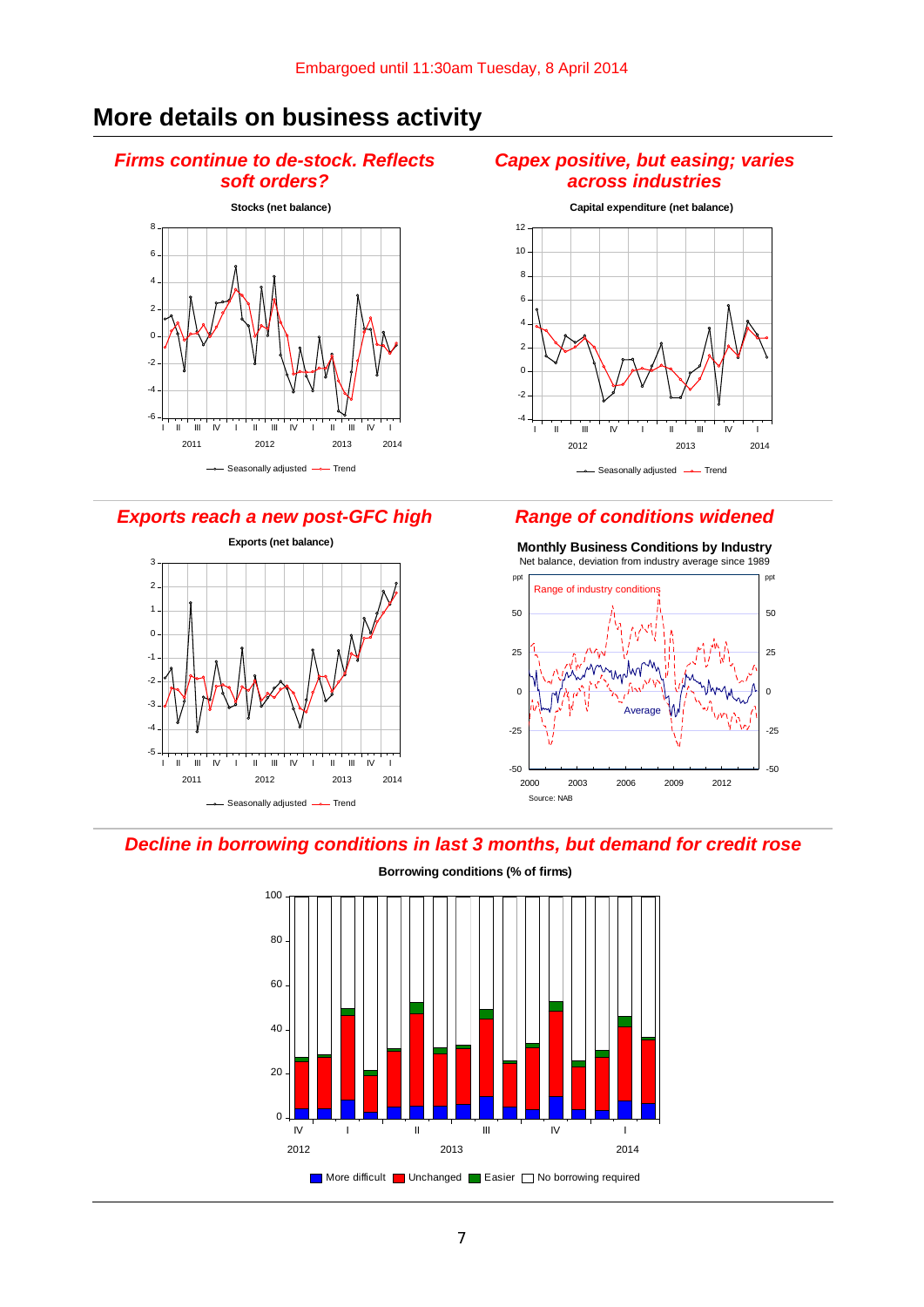

# **Industry sectors and states**